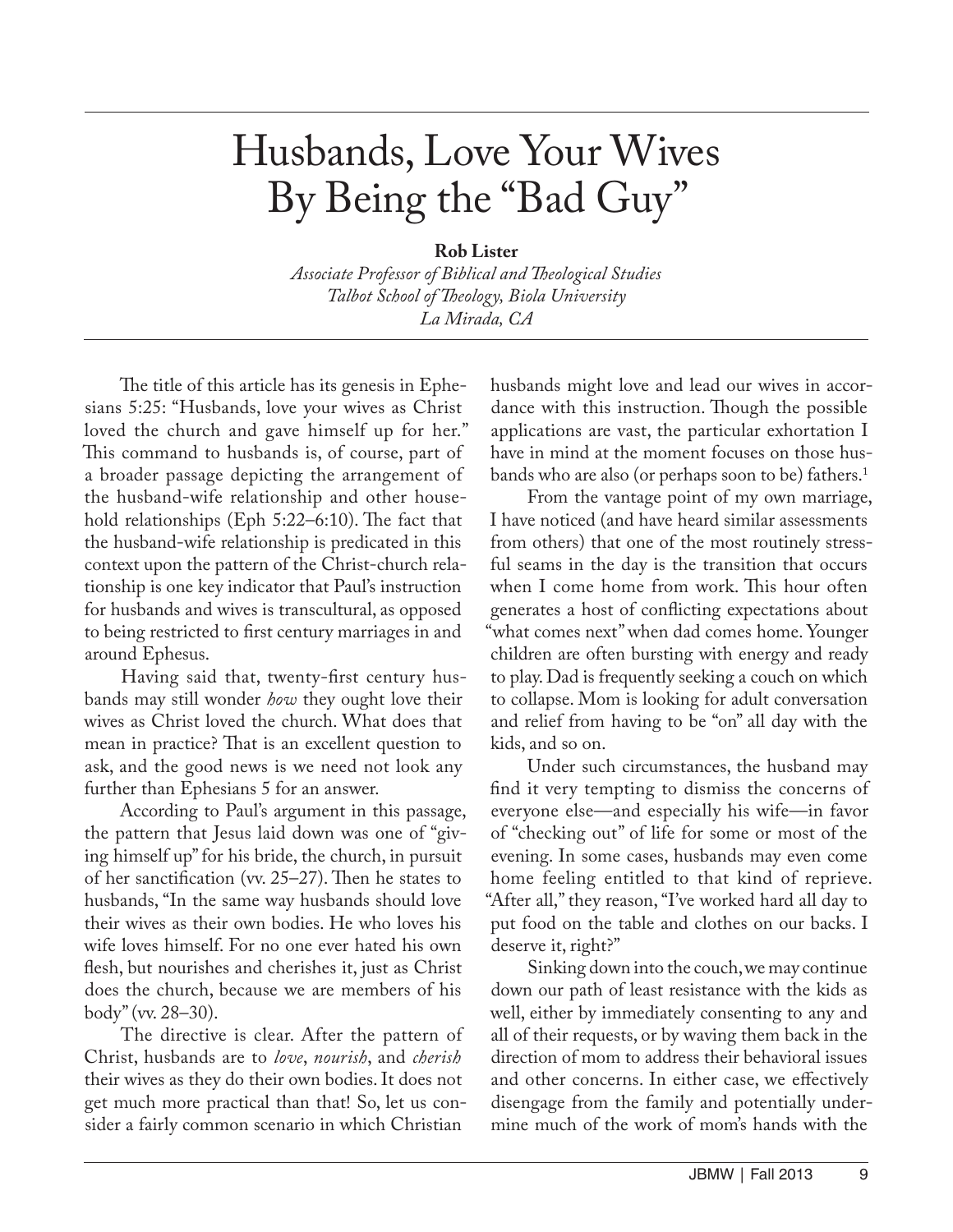kids throughout the rest of the day. And while we indulge in the comforts to which we feel so entitled, we may remain (or at least try to remain) ignorant that the wife of our youth is almost certainly more fatigued than we are. We can all too easily disregard the taxing nature of her daily labors, and perhaps even fail to wonder if she also might enjoy a reprieve. Sound familiar? Before you say "no" too quickly, ask your wife what she thinks.

In applying Ephesians 5:28–30 to our "end of the day" routine, might we not better love, nourish, and cherish our wives if we adopted a different approach? Instead of walking in the door preoccupied with our own fatigue, what if we came home prayerfully considering the needs of our wives as more important than our own (*à la* Christ, Phil 2:1–11), and sought to bear the "end of the day" burden in their place?<sup>2</sup> Indeed, as it pertains to lifting the parental burden, what if we determined that as soon as we enter the home, we would bear that frontline responsibility to discipline our children? While mom certainly has the authority to train and discipline the children (Eph 6:1–3), fathers would do well to take the lead when they are home.

In other words, what if we committed to leading and loving our wives by being the "bad guy" with the kids' behavioral and disciplinary concerns when we are home, including when we get home at the end of the day and are tired?3 Moreover, since we have no desire to restrict our interaction with our children only to those moments of correction (Eph 6:4), what if we made it our purpose not only to remove mom's burden of being the "bad guy," but walked in the door with a disposition to pursue warm and affectionate engagement with the children, not simply to bark orders at them. In this intentional approach mom would receive an enjoyable respite, and the children would come to await daddy's homecoming with joy. To broaden the scope of the picture still more, what if we viewed taking that initiative not only as a responsibility but also as a ministry and privilege—a way to bless our wives, and also to be on the front lines tilling the soil of our children's hearts and proactively training them as often as we are able?

As a purely practical mechanism, husbands

and wives might ease the conflicting expectations of this transitional hour by discussing in advance what the difficulties of this point in the day are. Then in response to each spouse's expectations, a prayerful, loose-ended strategy could be employed for how they might make this "handoff" more effective.4 In that case, the husband would be wise to clearly communicate his desire that his wife feel the freedom to voice her concerns without fear of nagging if the plans fail to work. After all, we should not be surprised to learn that "planning it out" in moments of strength is easier than "living it out" in moments of bodily fatigue. For in those moments of weariness, when we are battling the appetite for supreme self-regard, we are not merely resisting a tired body, we are also resisting the desires of the "flesh" (Gal 5:16–26). In those moments only the gospel has the power to meet that need.

Accordingly, in the kindness of God it seems that he has given husbands a daily opportunity to rely on the gospel as they resist a sense of entitlement to ease. By pouring themselves out daily for the well-being of their wives, husbands are pressed into the mold of Christ (Eph  $5:25-30$ ).<sup>5</sup> And as we love, nourish, and cherish in the strength that God supplies (1 Pet 4:11), we will find the capacity to bless both our wives and our children, all while exercising our own faith and bearing witness to the ultimate meaning of marriage, namely that Christ led and sacrificially loved his bride to the uttermost (Eph 5:31–32). Now that is a calling with *gravitas* that anchors us in grace, calls us to live daily with a view to the primary meaning of marriage, and reminds us that as we seek to love and lead our wives after the pattern of Christ there are no little moments.

## ENDNOTES

<sup>1</sup>I realize that personal circumstances will vary from reader to reader. Some readers, for example, are no longer parents of children in the home, and others are not yet parents. My purpose here is not to account for all the possible circumstances that husbands face, but simply to present one fairly common scenario. Let the reader personalize and adapt the narrative example to their own unique situations. For another outstanding depiction of a husband loving his wife as his own body, see Wayne Grudem's explanation of his vocational decision to relocate from Illinois to Arizona